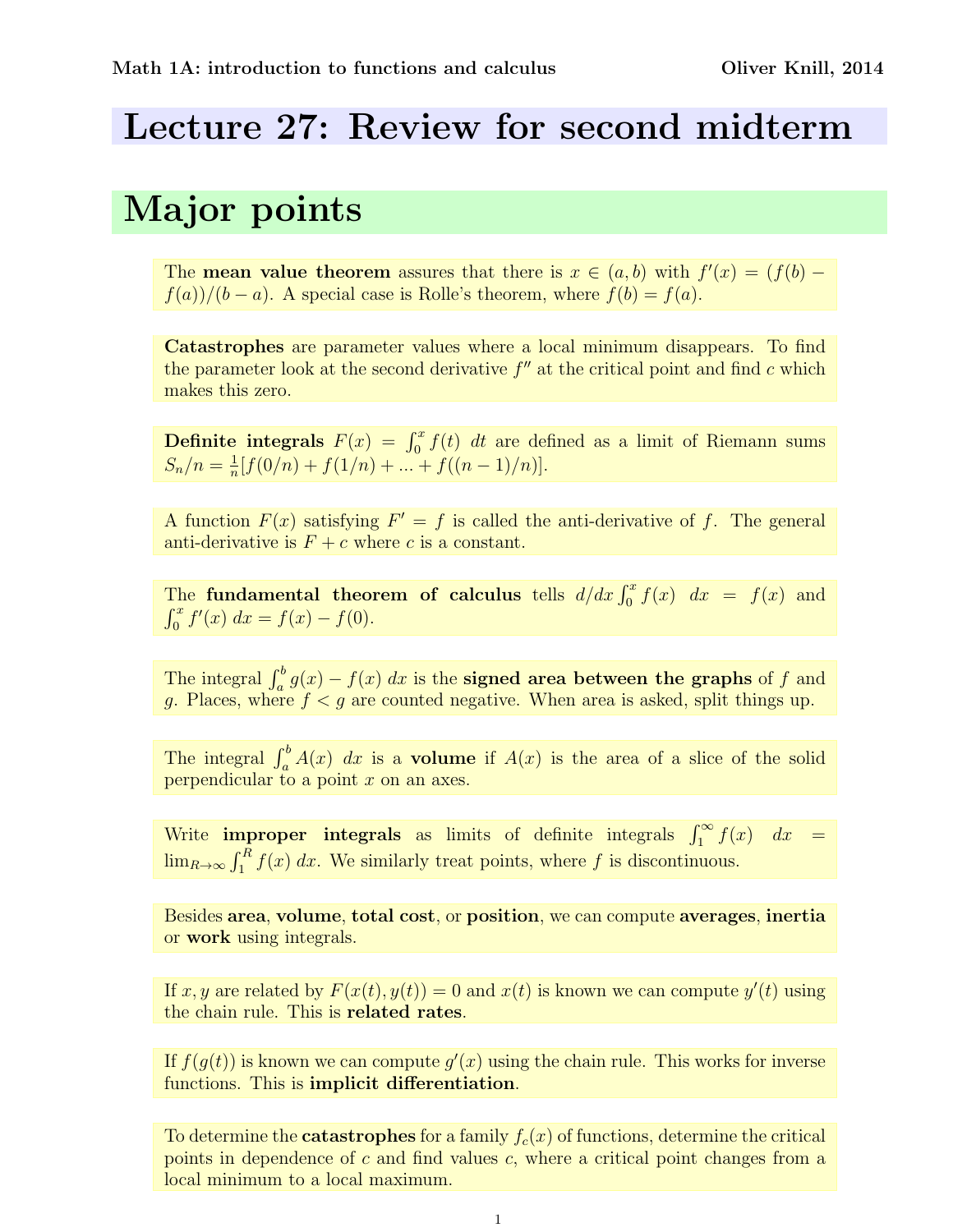## Important integrals

Which one is the derivative which the integral?

 $\sin(x)$  –  $\cos(x)$ .  $\tan(x)$  1/ $\cos^2(x)$ .  $\arctan(x)$   $1/(1+x)$ 2 ).  $1/\sqrt{1-x^2}$  arcsin $(x)$ 

| $\log(x)$         | $x \log(x) - x$ |
|-------------------|-----------------|
| 1/x               | $\log(x)$       |
| $-1/(1+x^2)$      | arccot(x)       |
| $-1/\sqrt{1-x^2}$ | arccos(x)       |

## Improper integrals

 $\int_{1}^{\infty} 1/x^2 dx$  Prototype of first type improper integral which exists.  $\int_{1}^{\infty} 1/x \, dx$  Prototype of first type improper integral which does not exist.  $\int_0^1 1/x \, dx$  Prototype of second type improper integral which does not exist.  $\int_0^1 1/\sqrt{x} \, dx$  Prototype of second type improper integral which does exist.

## The fundamental theorem

d  $\frac{d}{dx} \int_0^x f(t) dt = f(x)$ 

 $\int_0^x f'(t) dt = f(x) - f(0).$ 

This implies

 $\int_a^b f'(x) \ dx = f(b) - f(a)$ 

Without limits of integration, we call  $\int f(x) dx$  the **anti derivative**. It is defined up to a constant. For example  $\int \sin(x) dx = -\cos(x) + C$ .

# Applications

Calculus applies directly if there are situations where one quantity is the derivative of the other.

| function                     | anti derivative                  |
|------------------------------|----------------------------------|
| acceleration                 | velocity                         |
| velocity                     | position                         |
| function                     | area under the graph             |
| length of cross section      | area of region                   |
| area of cross section        | volume of solid                  |
| marginal prize               | total prize                      |
| power                        | work                             |
| probability density function | cumulative distribution function |

# Tricks

Make a picture, whenever we deal with an area or volume computation! In related rates problems, we have to understand the variables and the constants.

For volume computations, find the area of the cross section  $A(x)$  and integrate. For area computations find the length of the slice  $f(x)$  and integrate.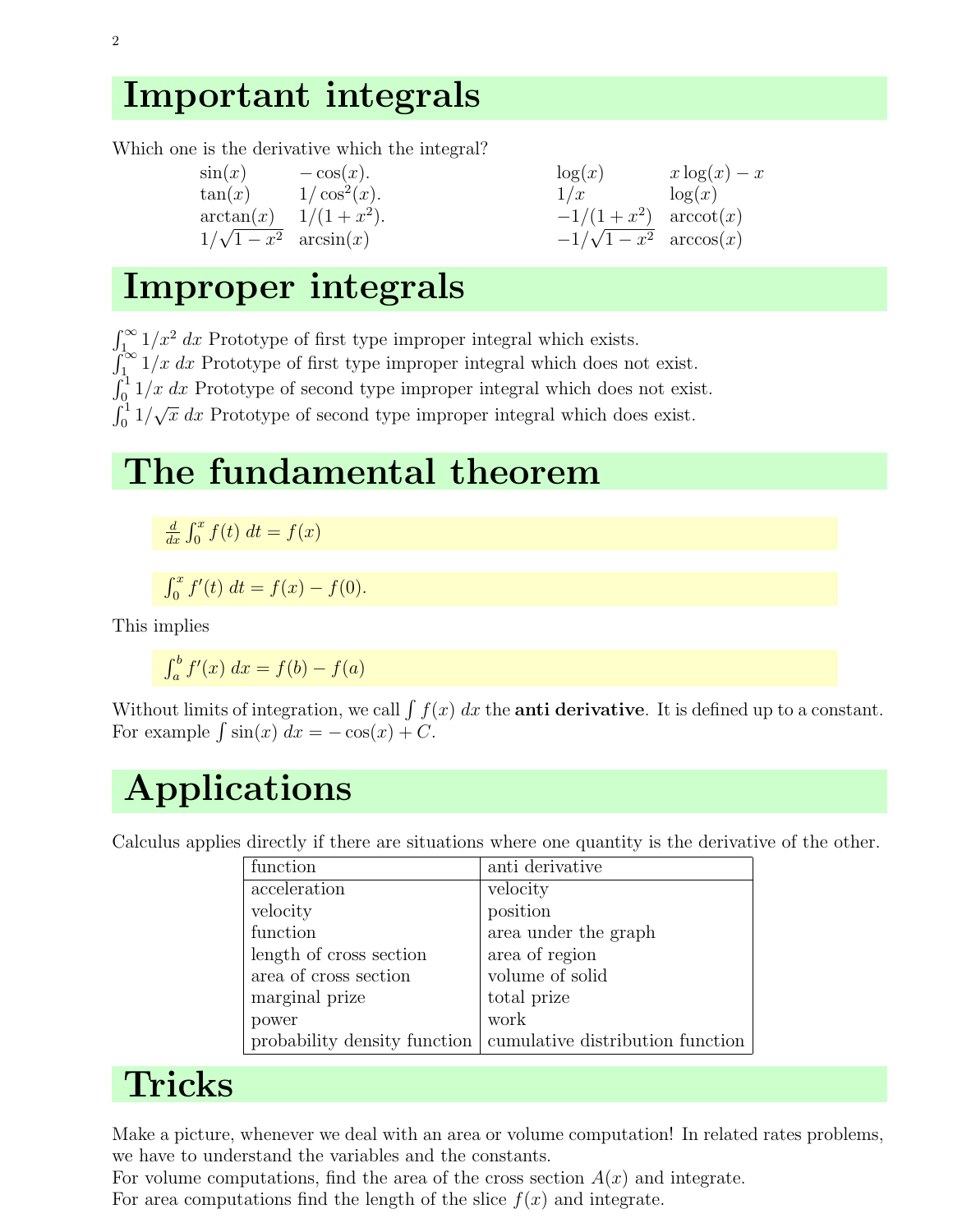#### Most important integrals

The most important integral is the integral

$$
\int x^n dx = \frac{x^{n+1}}{n+1}
$$

holds for all  $n$  different from 1.

$$
\int \frac{1}{x} \, dx = \log(x)
$$

Example:  $\int \sqrt{x+7} \, dx = \frac{2}{3}$  $\frac{2}{3}(x+7)^{3/2}.$ Example:  $\int \frac{1}{x+5} dx = \log(x+5)$ Example:  $\int \frac{1}{4x+3} dx = \log(4x+3)/4$ 

### Related rates - Implicit differentiation

Assume  $cos(xy) + y^4 = 2y$ , where x, y both change and  $x' = 7$ . Find y' at  $x = 0, y = 1$ . Givencos $(xy) + y^4 = 2y$ . Find  $y'(x)$  at  $x = 0$ .

## Key pictures